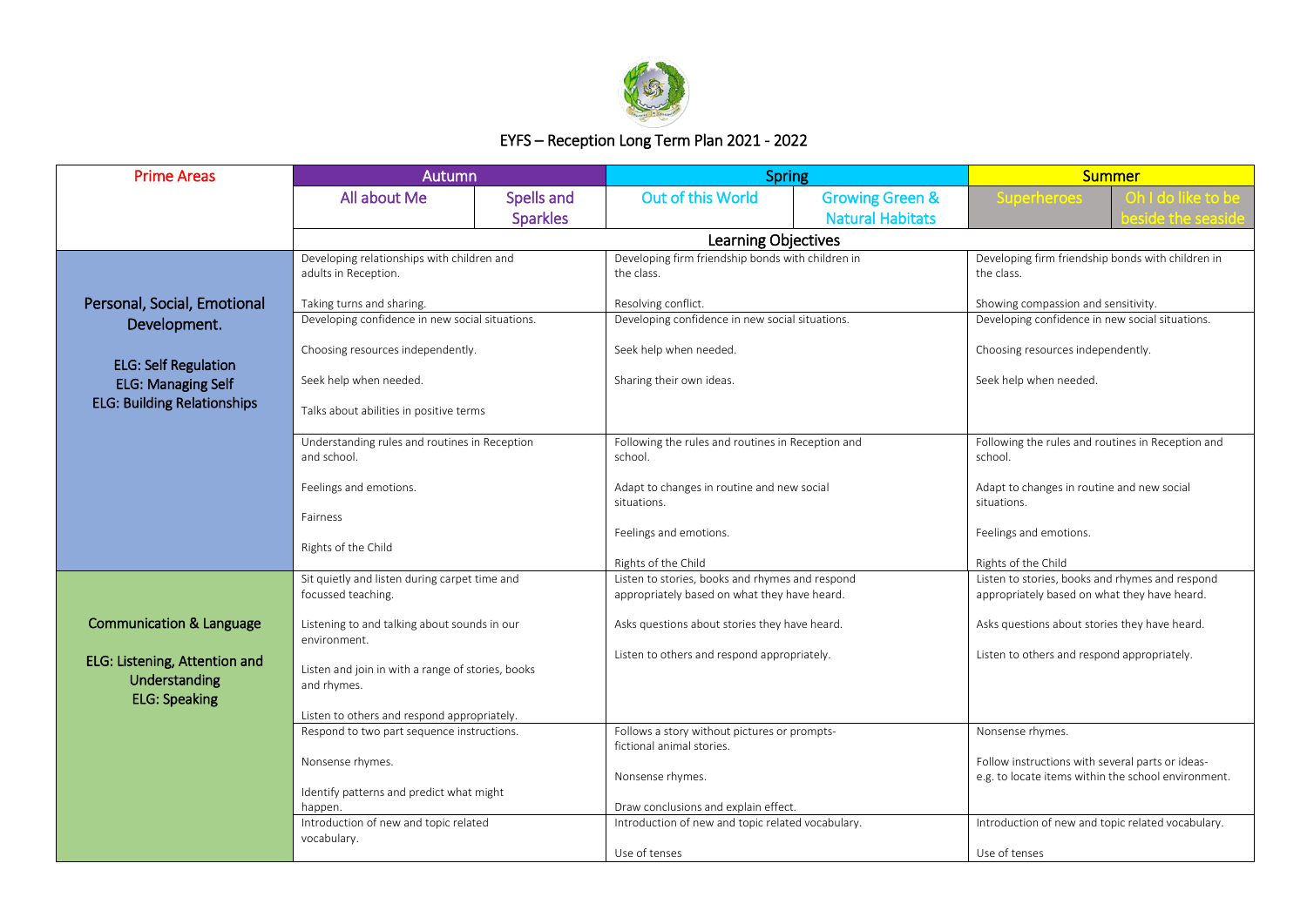

|                                                                                                                                                                      |                                               | Speaking in full and coherent sentences.                                                                                                                                                                                                                                                                                                                           |                                                                                                                                              | Sticking to a main theme or intention                                                                                                                                                                                                                   |                                                                                                                                                                                                                                                                                       | Expressing themselves appropriately                                                                                                                                                                                                                     |                                                                                                                                                                                                                                                                                                                                                                                                                                      |
|----------------------------------------------------------------------------------------------------------------------------------------------------------------------|-----------------------------------------------|--------------------------------------------------------------------------------------------------------------------------------------------------------------------------------------------------------------------------------------------------------------------------------------------------------------------------------------------------------------------|----------------------------------------------------------------------------------------------------------------------------------------------|---------------------------------------------------------------------------------------------------------------------------------------------------------------------------------------------------------------------------------------------------------|---------------------------------------------------------------------------------------------------------------------------------------------------------------------------------------------------------------------------------------------------------------------------------------|---------------------------------------------------------------------------------------------------------------------------------------------------------------------------------------------------------------------------------------------------------|--------------------------------------------------------------------------------------------------------------------------------------------------------------------------------------------------------------------------------------------------------------------------------------------------------------------------------------------------------------------------------------------------------------------------------------|
| Manners and social conventions of conversation.<br>Talk for Writing: (All About Me and Family books/ stories)<br>We're Going on A Bear Hunt<br>The Three Little Pigs |                                               |                                                                                                                                                                                                                                                                                                                                                                    | Talk for Writing:<br>The Three Billy Goat's Gruff<br>NF text- How to Catch a Star                                                            |                                                                                                                                                                                                                                                         | Talk for Writing:<br>Little Red Riding Hood<br>The Little Red Hen                                                                                                                                                                                                                     |                                                                                                                                                                                                                                                         |                                                                                                                                                                                                                                                                                                                                                                                                                                      |
| <b>Physical Development</b><br><b>ELG: Gross Motor Skills</b><br><b>ELG: Fine Motor Skills</b>                                                                       |                                               | Development of gross motor skills through a<br>range of activities in PE sessions; gymnastics,<br>dance, movement, ball skills, PE games.<br>Development of fine motor skills: pencil control,<br>cutting skills.<br>Handle tools and equipment safely.                                                                                                            |                                                                                                                                              | Development of gross motor skills through a<br>range of activities in PE sessions; gymnastics,<br>dance, movement, ball skills, PE games.<br>Development of fine motor skills: pencil control,<br>cutting skills.<br>Handle tools and equipment safely. |                                                                                                                                                                                                                                                                                       | Development of gross motor skills through a<br>range of activities in PE sessions; gymnastics,<br>dance, movement, ball skills, PE games.<br>Development of fine motor skills: pencil control,<br>cutting skills.<br>Handle tools and equipment safely. |                                                                                                                                                                                                                                                                                                                                                                                                                                      |
|                                                                                                                                                                      |                                               | Understands the importance of a healthy diet,<br>sleep hygiene and exercise.<br>Manages hygiene independently.                                                                                                                                                                                                                                                     |                                                                                                                                              | Manages hygiene independently.<br>Dresses and undresses independently, including<br>changing for PE and putting on/taking off outdoor                                                                                                                   |                                                                                                                                                                                                                                                                                       | Manages hygiene independently.<br>Dresses and undresses independently, including<br>changing for PE and putting on/taking off outdoor                                                                                                                   |                                                                                                                                                                                                                                                                                                                                                                                                                                      |
|                                                                                                                                                                      |                                               | Dresses and undresses independently, including<br>changing for PE and putting on/taking off<br>outdoor clothing.                                                                                                                                                                                                                                                   |                                                                                                                                              | clothing.<br>Understands how to use and transport equipment<br>safely.                                                                                                                                                                                  |                                                                                                                                                                                                                                                                                       | clothing.<br>Understands how to use and transport equipment<br>safely.                                                                                                                                                                                  |                                                                                                                                                                                                                                                                                                                                                                                                                                      |
|                                                                                                                                                                      |                                               | Understands the importance of safety.                                                                                                                                                                                                                                                                                                                              |                                                                                                                                              |                                                                                                                                                                                                                                                         |                                                                                                                                                                                                                                                                                       |                                                                                                                                                                                                                                                         |                                                                                                                                                                                                                                                                                                                                                                                                                                      |
|                                                                                                                                                                      | <b>Specific Areas</b>                         | <b>Learning Objectives</b>                                                                                                                                                                                                                                                                                                                                         |                                                                                                                                              |                                                                                                                                                                                                                                                         |                                                                                                                                                                                                                                                                                       |                                                                                                                                                                                                                                                         |                                                                                                                                                                                                                                                                                                                                                                                                                                      |
| Literacy                                                                                                                                                             | ELG: Word<br>Reading<br>ELG:<br>Comprehension | Selection of texts<br>linked to topic: What makes me<br>me?; What I like about me!;<br>When I grow up; Welcome to<br>our world; Incredible you!<br>Peace at Last; Titch;<br>Owl Babies; Funny<br>bones; The Large<br>Family; Monkey<br>Puzzle; Non-Fiction texts<br>linked to families,<br>bodies and senses.<br><b>Action Words</b><br>Introduction to Oxford Owl | Selection of texts<br>linked to topic:<br>The Magic Moment;<br>Festival of Colours,<br>Stardust; Spells<br><b>Action Words</b><br>Oxford Owl | Selection of texts<br>linked to topic:<br>What are stars? Here We Are;<br>Out of This World; How to Catch a<br>Star; Zoom to the Moon!<br><b>Action Words</b><br>Oxford Owl                                                                             | Selection of texts<br>linked to topic: The Green<br>Tree; Olivers Vegetables; The<br>Little Green Hen; The Little<br>Gardener; Stuck; It Starts with<br>a Seed; Hungry Harry; In the<br>Small Pond.<br><b>NF</b><br>Texts linked to new<br>life.<br><b>Action Words</b><br>Oxford Owl | Selection of texts<br>linked to topic: Real<br>Superheroes; Shine;<br>Superhero Like You!<br><b>Action Words</b><br>Oxford Owl                                                                                                                          | Selection of texts<br>linked to topic: The<br>Singing Mermaid; The<br>Rainbow Fish; Tiddler;<br>The Snail and the<br>Whale; The SeaSaw,<br>What the Ladybird heard<br>at the Seaside; National<br>Trust, Who's Hiding at<br>the Seaside?; Where the<br>Sea Meets the Shore;<br>Sharing a Shell; Lucy &<br>Tom at the Seaside<br>NF texts linked to<br>Oceans and creatures<br>that live under the sea.<br>Action Words<br>Oxford Owl |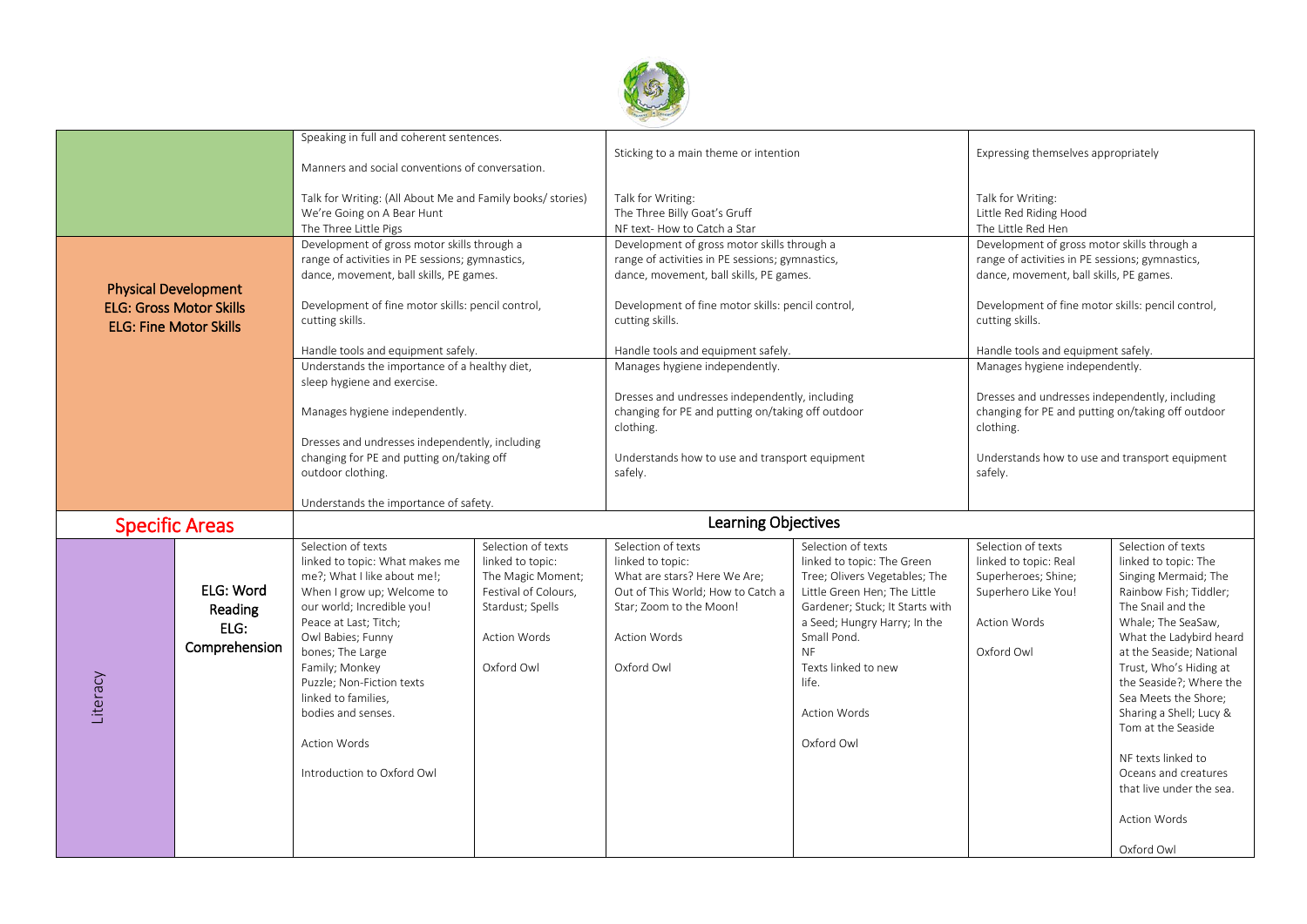

|                    | <b>ELG: Writing</b>   | Mark Making          | Mark Making &           | Uses phonic knowledge                                            | Uses phonic knowledge    | Uses phonic knowledge    | Uses phonic knowledge    |
|--------------------|-----------------------|----------------------|-------------------------|------------------------------------------------------------------|--------------------------|--------------------------|--------------------------|
|                    |                       |                      | ascribing meaning to    | to write labels,                                                 | to write simple          | to write sentences for   | to write sentences for   |
|                    |                       | Writes own name and  | marks.                  | captions and simple                                              | sentences.               | a range of purposes.     | a range of purposes.     |
|                    |                       | the names of other   |                         | sentences.                                                       |                          |                          |                          |
|                    |                       | important people.    | Name Writing            |                                                                  | Handwriting and          | Handwriting and          | Handwriting and          |
|                    |                       |                      |                         |                                                                  | position on the line     | position on the line     | position on the line     |
|                    |                       |                      |                         | Name Writing                                                     |                          |                          |                          |
|                    |                       | Attempting to record | Recording dominant      |                                                                  |                          |                          |                          |
|                    |                       | dominant sounds in   | sounds and writing      | Letter formation                                                 |                          |                          |                          |
|                    |                       | words.               | simple sentences.       |                                                                  |                          |                          |                          |
|                    | Phonics               |                      |                         | <b>Following Essential Letters and Sounds Phonics Programme.</b> |                          |                          |                          |
| <b>Mathematics</b> |                       |                      |                         | Please See White Rose Progression Documents                      |                          |                          |                          |
|                    | <b>ELG: Number</b>    |                      |                         |                                                                  |                          |                          |                          |
|                    |                       |                      |                         |                                                                  |                          |                          |                          |
|                    |                       |                      |                         |                                                                  |                          |                          |                          |
|                    |                       |                      |                         |                                                                  |                          |                          |                          |
|                    |                       |                      |                         |                                                                  |                          |                          |                          |
|                    |                       |                      |                         | Please See White Rose Progression Documents                      |                          |                          |                          |
|                    |                       |                      |                         |                                                                  |                          |                          |                          |
|                    | <b>ELG: Numerical</b> |                      |                         |                                                                  |                          |                          |                          |
|                    |                       |                      |                         |                                                                  |                          |                          |                          |
|                    | Patterns              |                      |                         |                                                                  |                          |                          |                          |
|                    |                       |                      |                         |                                                                  |                          |                          |                          |
|                    |                       | Similarities and     | Similarities and        | Past and Present                                                 | Past and Present         | Past and Present         | Past and Present         |
|                    |                       | Differences-         | Differences- strengths  | events in children's own                                         | events in children's own | events in children's own | events in children's own |
|                    |                       | Appearance           | and weaknesses          | lives.- Show and Tell                                            | lives.- Show and Tell    | lives.- Show and Tell    | lives.- Show and Tell    |
| Understanding      |                       |                      |                         |                                                                  |                          |                          |                          |
|                    |                       | Past and Present     | Helping others          | People in the local                                              |                          | Celebrations:            | Celebrations:            |
| the World          |                       | events in children's |                         |                                                                  | Celebrations:            |                          |                          |
|                    | ELG: People,          |                      |                         | community                                                        |                          | Birthdays                | Birthdays, Father's Day  |
|                    |                       | own lives.- Show and | Past and Present        |                                                                  | Birthdays, Easter, St.   |                          |                          |
|                    | Culture and           | Tell                 | events in children's    | Celebrations:                                                    | George's Day             |                          |                          |
|                    | Communities.          |                      | own                     | Birthdays, New Year,                                             |                          |                          |                          |
|                    | ELG: Past and         | Celebrations and     | lives.- Show and Tell   | Chinese New Year.                                                |                          |                          |                          |
|                    |                       | Family customs:      |                         | Shrove Tuesday, Ash                                              |                          |                          |                          |
|                    | Present               | Birthdays            | Celebrations and        | Wednesday, Mother's                                              |                          |                          |                          |
|                    |                       |                      | Family                  | Day,                                                             |                          |                          |                          |
|                    |                       |                      | customs: Birthdays,     |                                                                  |                          |                          |                          |
|                    |                       |                      | Bonfire Night, Diwali,  |                                                                  |                          |                          |                          |
|                    |                       |                      | Christmas               |                                                                  |                          |                          |                          |
|                    |                       | Our World            | Look at the patterns of | Seasonal Changes-                                                | Plant Growth             | Minibeast                | Our World                |
|                    |                       |                      | change in weather,      | Winter and Spring                                                |                          | classification.          | Floating and Sinking     |
|                    |                       | Similarities and     | temperature and         |                                                                  | Animals and their        |                          |                          |
|                    |                       | differences in their | animals.                | Features of                                                      | young.                   | Habitats                 | Materials and their      |
|                    |                       | environment, lives,  |                         | environments in story                                            |                          |                          | properties               |
|                    | ELG: The              | people and objects.  | Light/Dark              | settings                                                         | Observing and talking    | Similarities and         |                          |
|                    | Natural World         | Materials and their  |                         |                                                                  | about animals and        |                          |                          |
|                    |                       |                      |                         |                                                                  |                          | differences.             |                          |
|                    |                       | properties           | Seasonal Changes-       |                                                                  | plants.                  |                          |                          |
|                    |                       |                      | Autumn/Winter           |                                                                  |                          | Classifying minibeasts.  |                          |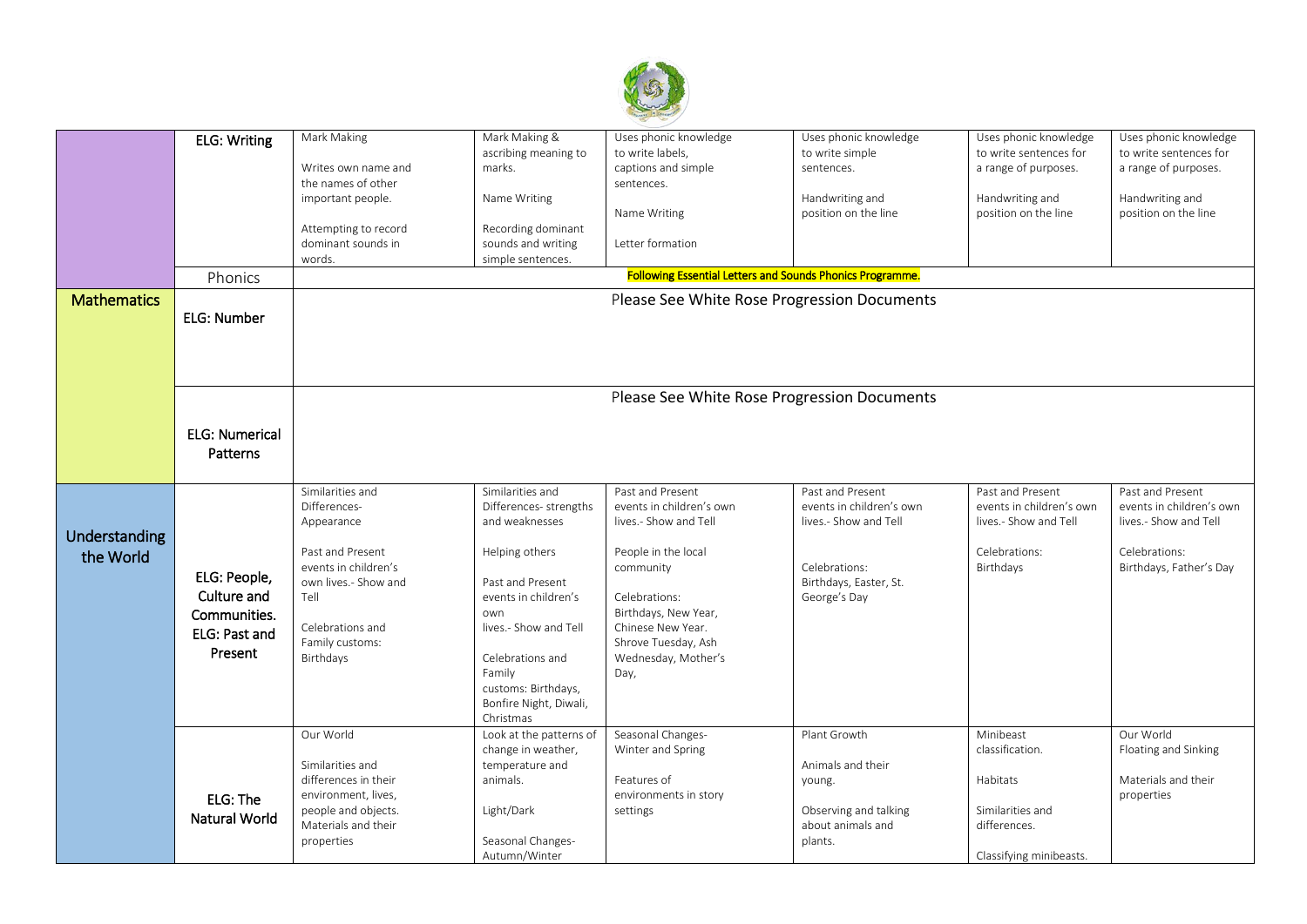

|                        |                      | Seasonal Changes-     |                         |                         | Seasonal Changes-            |                        |                        |
|------------------------|----------------------|-----------------------|-------------------------|-------------------------|------------------------------|------------------------|------------------------|
|                        |                      | Autumn                |                         |                         | Spring/Summer                |                        |                        |
|                        |                      | Everyday uses of      | Computerised            | Logging on/off          | <b>Computerised Drawings</b> | Logging on/off         | Logging on/off         |
|                        |                      | technology at school  | Drawings                |                         |                              |                        |                        |
|                        |                      | and at home.          |                         | Recording Media:        |                              |                        | Using age-appropriate  |
|                        | ICT and E safety     |                       |                         | Sound, video, still     | E-safety- Smartie the        | E-safety-Safer         | software-              |
|                        | links                | Using simple          | E-safety- Smartie the   | images                  | Penguin                      | Internet Day           | Google Earth           |
|                        |                      | programs and          | Penguin                 |                         |                              |                        |                        |
|                        |                      | software on           |                         | Programming and         |                              |                        | Creating simple        |
|                        |                      |                       |                         | Control:                |                              |                        |                        |
|                        |                      | computers and iPad.   |                         |                         |                              |                        | animations using       |
|                        |                      |                       |                         | Beebots; programmable   |                              |                        | appropriate software.  |
|                        |                      | E-safety-DigiDuck's   |                         | toys; iPad apps e.g.    |                              |                        |                        |
|                        |                      |                       |                         | Daisy the Dinosaur.     |                              |                        | E-safety-Digital       |
|                        |                      |                       |                         |                         |                              |                        | Explorers/Smartie the  |
|                        |                      |                       |                         | E-safety- Smartie the   |                              |                        | Penguin                |
|                        |                      |                       |                         | Penguin                 |                              |                        |                        |
|                        | <b>ELG: Creating</b> | Art                   | Art                     | Art                     | Art                          | Art                    | Art                    |
|                        | with Materials       | * Colour Mixing       | * Combining Materials   | * Creating different    | * Creating different         | * Combining media to   | * Combining media to   |
|                        |                      | * Creating            | * Creating textures     | textures                | textures                     | create different       | create different       |
| <b>Expressive Arts</b> |                      | representations of    | * Adapting work         | * Exploring pattern and | * Exploring pattern and      | effects.               | effects.               |
| & Design               |                      | self and others.      | where                   | colour                  | colour                       | * Adapting work where  | * Adapting work where  |
|                        |                      | * Choosing and using  | necessary               | * Combining media to    | * Combining media to         | necessary              | necessary              |
|                        |                      | colours appropriately |                         | create different        | create different             |                        | * Exploring colour,    |
|                        |                      |                       | Design and Technology   | effects.                | effects.                     | Design and Technology  | pattern and texture.   |
|                        |                      | Design and            | * Using simple tools    |                         |                              | * Constructing with a  |                        |
|                        |                      | Technology            | effectively.            | Design and Technology   | Design and Technology        | purpose.               | Design and Technology  |
|                        |                      | * Using simple tools  | * Exploring             | * Using simple tools    | * Using simple tools         | * Adapting and problem | * Constructing with a  |
|                        |                      | effectively.          | construction materials. | effectively.            | effectively.                 | solving during         | purpose in mind.       |
|                        |                      | * Exploring           |                         | * Joining materials     | * Joining materials          | construction activity. |                        |
|                        |                      | construction          | Music & Dance           | using a range of        | using a range of             |                        |                        |
|                        |                      | materials.            | * Exploring a range of  | equipment.              | equipment.                   | Music & Dance          | * Adapting and problem |
|                        |                      |                       | movements to music.     |                         |                              | * Creates simple       | solving during         |
|                        |                      | Music & Dance         |                         | Music & Dance           | Music & Dance                | repeated rhythms using | construction activity. |
|                        |                      | * Singing a range of  |                         | * Exploring a range of  | * Creates simple             | instruments.           |                        |
|                        |                      | songs and performing  |                         | movements to music.     | repeated rhythms using       | * Simple repeated      | Music & Dance          |
|                        |                      | actions.              |                         | * Creates simple        | instruments.                 | sequences.             | * Creates simple       |
|                        |                      | * Explore the sounds  |                         | repeated rhythms using  | * Adapting body              |                        | repeated rhythms using |
|                        |                      | of different          |                         | instruments.            | movements to music           |                        | instruments.           |
|                        |                      | instruments and       |                         | * Adapting body         | tempo.                       |                        | * Simple repeated      |
|                        |                      | exploring body        |                         | movements to music      |                              |                        | sequences.             |
|                        |                      | movements.            |                         | tempo.                  |                              |                        |                        |
|                        |                      |                       |                         |                         |                              |                        |                        |